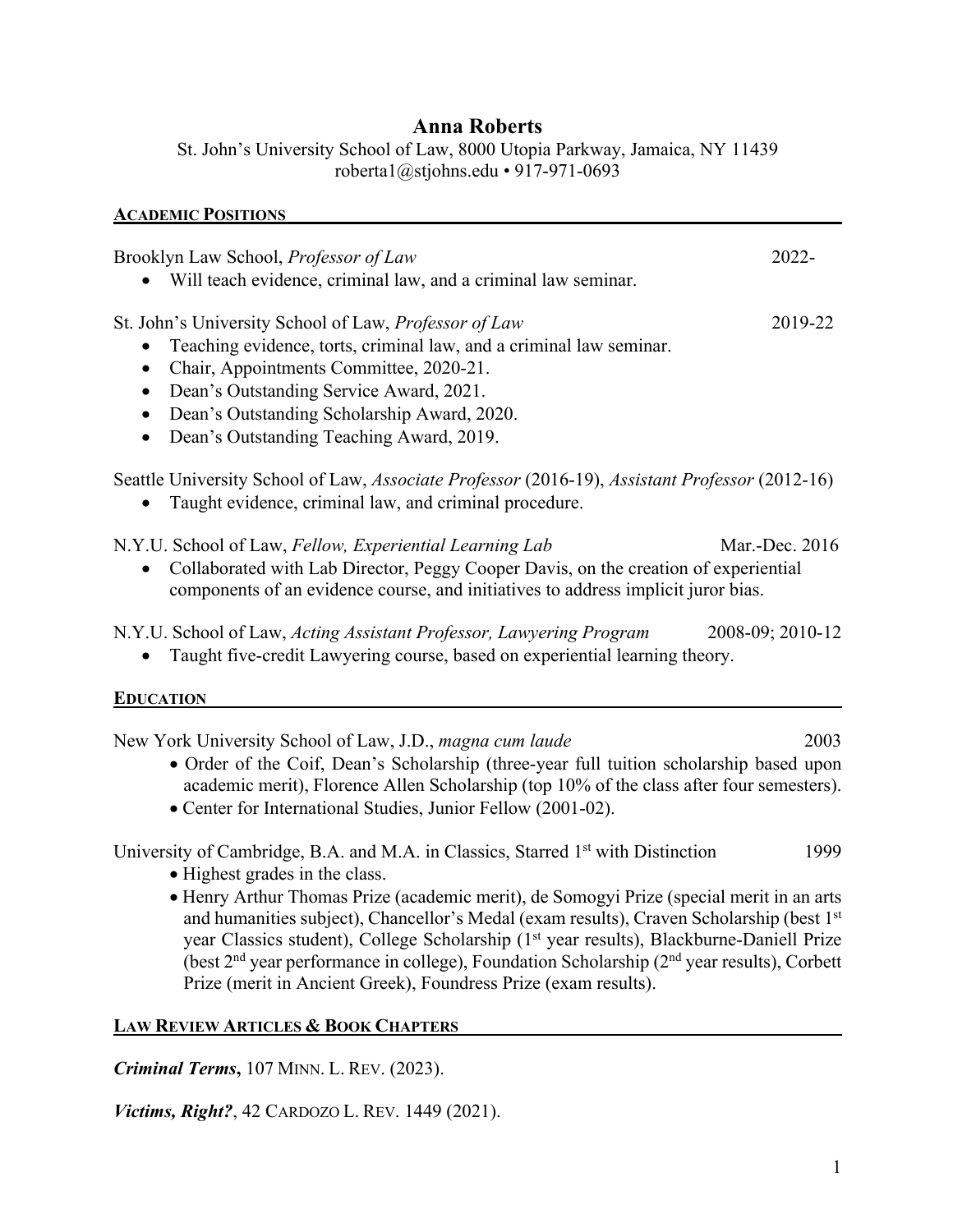#### *Convictions as Guilt*, 88 FORDHAM L. REV. 2501 (2020).

- Identified by the Academic Advisory Board of the Getting Scholarship into Court Project as a "must read" for judges and practitioners.
- Featured on the John Howard Society of Canada's Blog, *at* http://johnhoward.ca/blog/conviction-does-not-always-imply-guilt/.

### *Arrests as Guilt*, 70 ALA. L. REV. 987 (2019).

- Reviewed by Elizabeth Joh in *Arrest, Guilt, and the Difference Between the Two*, JOTWELL (June 18, 2018).
- Identified by the Academic Advisory Board of the Getting Scholarship into Court Project as a "must read" for judges and practitioners.

*Jurors' Reactions to Implicit Biases: Are Informational Interventions Effective?*, *in* CRIMINAL JURIES IN THE 21<sup>ST</sup> CENTURY: PSYCHOLOGICAL SCIENCE AND THE LAW (Cynthia Najdowski & Margaret Stevenson, eds., Oxford University Press, 2018).

### *Dismissals as Justice*, 69 ALA. L. REV. 327 (2017).

#### *Reclaiming the Importance of the Defendant's Testimony: Prior Conviction Impeachment and the Fight Against Implicit Stereotyping*, 83 U. CHI. L. REV. 835 (2016).

• Cited by Judge Weinstein in United States v. Walker, 315 F.R.D. 154 (E.D.N.Y. Aug. 2, 2016), and by the Iowa Supreme Court in State v. Plain, 2017 WL 2822482.

#### *Conviction by Prior Impeachment*, 96 B.U. L. REV. 1977 (2016).

• 1600-word excerpt to be included in the fourth edition of Fisher's Evidence casebook.

#### *Asymmetry as Fairness: Reversing a Peremptory Trend*, 92 WASH. U. L. REV. 1503 (2015).

• One of four articles selected from the 2015 SEALS Annual Call for Papers.

#### *Impeachment by Unreliable Conviction*, 55 B.C. L. REV. 563 (2014).

• Identified by the Academic Advisory Board of the Getting Scholarship into Court Project as a "must read" for judges and practitioners.

#### *Casual Ostracism: Jury Exclusion on the Basis of Criminal Convictions*, 98 MINN. L. REV. 592 (2013).

- Led to an invitation to testify before the United States Commission on Civil Rights at a briefing on collateral consequences, and multiple citations in the Commission's report.
- Highlighted in Prison Policy Initiative report on jury exclusion.

#### *Disparately Seeking Jurors: Disparate Impact and the (Mis)use of Batson, 45 U.C. DAVIS L.* REV. 1359 (2012).

- Cited by Justice Appel in State v. Veal, 2019 WL 2236417 (Iowa Supreme Court).
- Cited in United States Commission on Civil Rights report on collateral consequences.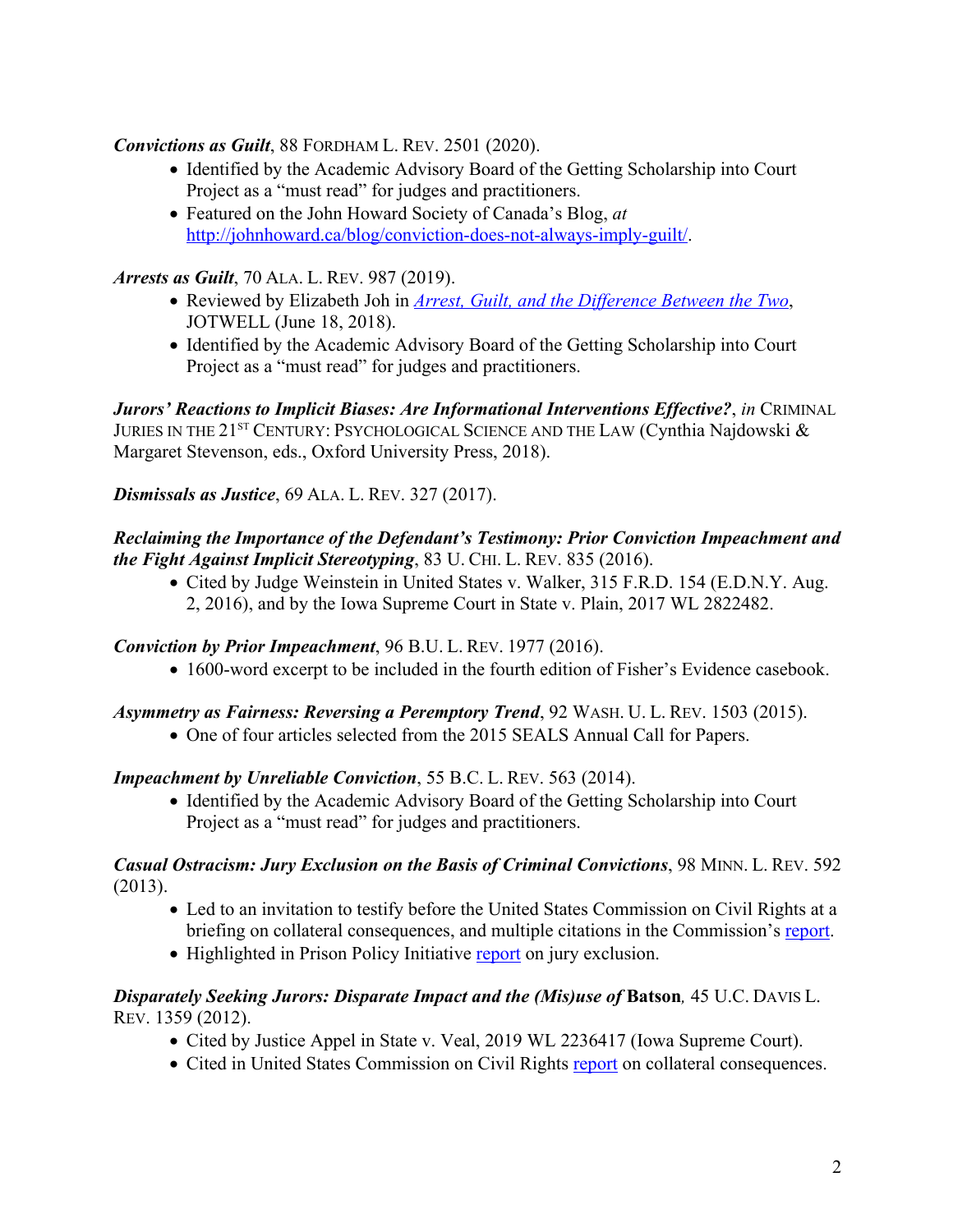#### *(Re)forming the Jury: Detection and Disinfection of Implicit Juror Bias*, 44 CONN. L. REV. 827 (2012).

- Featured in David Bornstein, *Guiding Families to a Fair Day in Court*, The Opinion Pages, N.Y. TIMES (May 29, 2015).
- Cited by the Iowa Supreme Court in State v. Plain, 2017 WL 2822482.
- Identified by the Academic Advisory Board of the Getting Scholarship into Court Project as a "must read" for judges and practitioners.
- Led to an invitation to speak on "What to do about biased juries" at "Implicit Bias Across" the Law" conference at Harvard Law School.

#### **RESPONSES, REVIEWS, AND SYMPOSIUM PIECES**

*Defense Counsel's Cross Purposes: Prior Conviction Impeachment of Prosecution Witnesses*, 87 BROOK. L. REV. (forthcoming 2022).

*LEAD Us Not into Temptation: A Response to Barbara Fedders's "Opioid Policing,"* 94 IND. L.J. SUPP. 91 (2019) (invited response).

**The Missing American Jury: Restoring the Fundamental Constitutional Role of the Criminal, Civil, and Grand Juries** *by Suja A. Thomas*, 132 POL. SCI. Q. 179 (2018) (review).

#### **OTHER PUBLICATIONS**

*Judges Who Help Us Expand Our "Crabbed View" of Justice Beyond Criminal Prosecution*, In Justice Today (Feb. 8, 2018).

*Guerrilla Guide to Teaching Evidence* (co-authored with Jocelyn Simonson) (2017), part of the Guerrilla Guides to Law Teaching series.

*Will the Most Controversial Rule of Evidence be Reformed?*, In Justice Today (Dec. 6, 2017).

**Prior Conviction Impeachment: Is Reform Finally Afoot?**, In Justice Today (Sept. 27, 2017).

*A Victory for Racially Inclusive Juries in Washington*, In Justice Today (Sept. 5, 2017).

**Foster v. Chatman:** *An Egregious* **Batson** *Violation (and a SCOTUS Reversal)*, Casetext (May 24, 2016).

**Should the Supreme Court Abolish Peremptory Strikes?**, Casetext (Oct. 30, 2015).

*Juries, Implicit Bias, and the Silencing of Criminal Defendants, Casetext (Aug. 7, 2015).* 

#### **CLERKSHIP**

The Honorable Constance Baker Motley, Southern District of New York 2003-04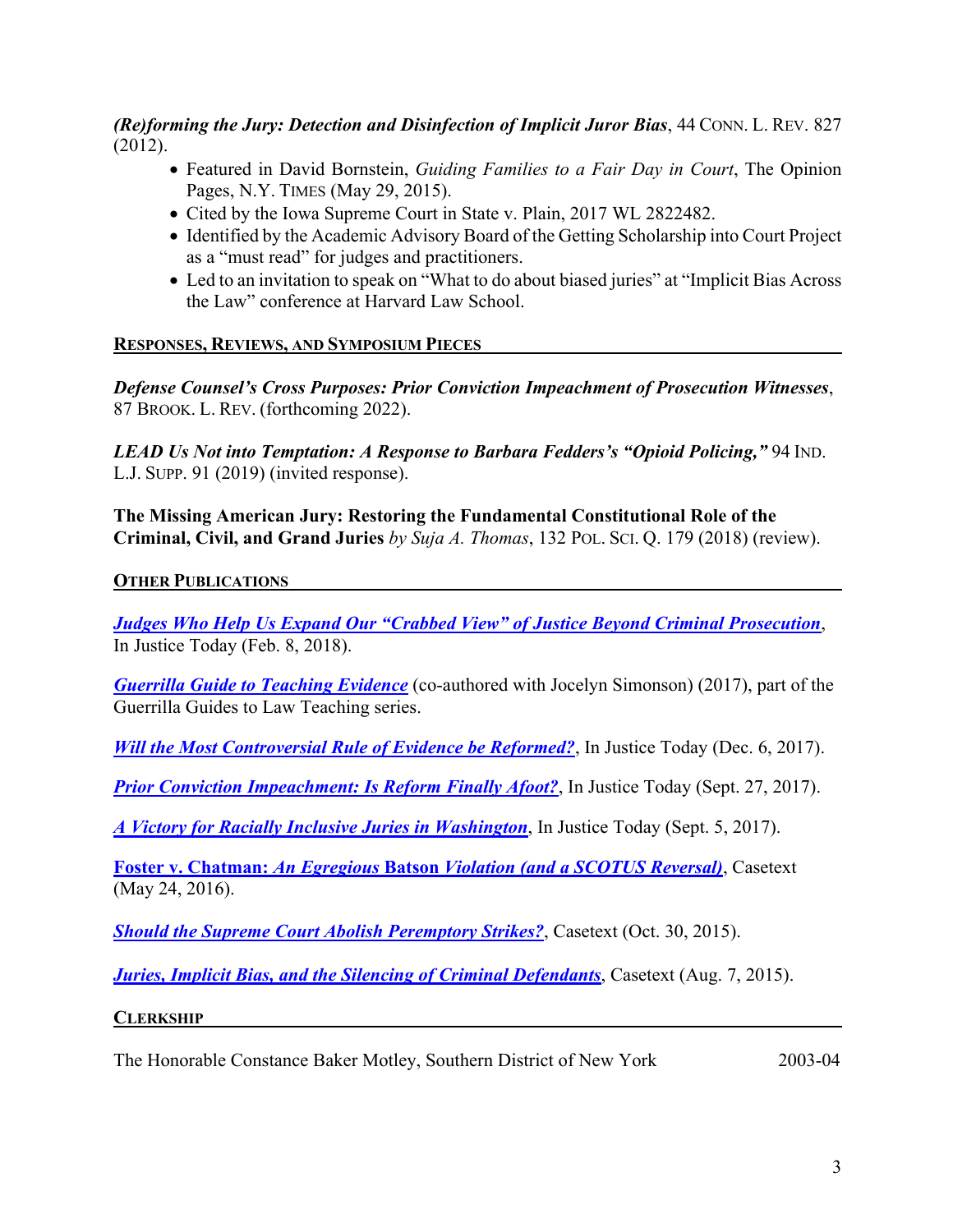#### **OTHER PROFESSIONAL EXPERIENCE**

Office of the Appellate Defender, Volunteer Attorney, New York, NY2010-13

• Litigated appeal of second-degree burglary conviction and sentence. Argued case before New York's Appellate Division; secured three-year reduction in sentence; obtained leave to appeal to the Court of Appeals; drafted Court of Appeals brief.

Gladstein, Reif & Meginniss, LLP, Associate, New York, NY 2009-10

- Litigation (trial and appellate, state and federal, including class action), arbitration and legislative work in labor, employment, and civil rights. Lead counsel in employment arbitration, National Labor Relations Board charge, and federal labor law claim.
- A.C.L.U., Racial Justice Program, Volunteer Attorney, New York, NY2008
	- Researched and drafted sections of a report on indigent defense reform.

Neighborhood Defender Service of Harlem*,* Staff Attorney, New York, NY 2004-08

• Public defender, representing caseload of  $70 - 100$  Harlem residents. Litigated felony and misdemeanor hearings and trials; trials included charges of murder, assault, drug possession, and drug sale. Supervised junior attorneys, clinical students, and interns.

#### **MEDIA APPEARANCES**

*Reclaiming the Importance of the Defendant's Testimony: Prior Conviction Impeachment and the Fight Against Implicit Stereotyping*, "Excited Utterance" podcast, March 2017.

*Behind the Twelve (Unbiased, Diverse) People that Decide Trials*, Weekday, KUOW.ORG.

*What Can be Done to Combat Racism on Juries?,* Think Out Loud, Oregon Public Broadcasting, Sept. 2013.

#### **PANELS & PRESENTATIONS**

*Criminal Terms*, presented at

• ABA-Academy for Justice Academic Roundtable, Nov. 2021 (virtual)

*Prior Conviction Impeachment of Prosecution Witnesses*, presented at

- Evidence Summer Workshop, Aug. 2021 (virtual)
- Fordham-Brooklyn Conference on "The Role of the Victim in the Criminal Justice System," Brooklyn Law School, New York, NY, Sept. 2021 (invited participant)
- Annual Meeting of the Law and Society Association, 2021 (co-organizer of panel)

*Victims, Right?*, presented at

- Brooklyn Law School Faculty Colloquium, Nov. 2020 (virtual)
- St John's University School of Law Faculty Scholarship Retreat, Sept. 2020 (virtual)
- Evidence Summer Workshop, Aug. 2020 (virtual)
- SEALS Annual Conference, Aug. 2020 (virtual)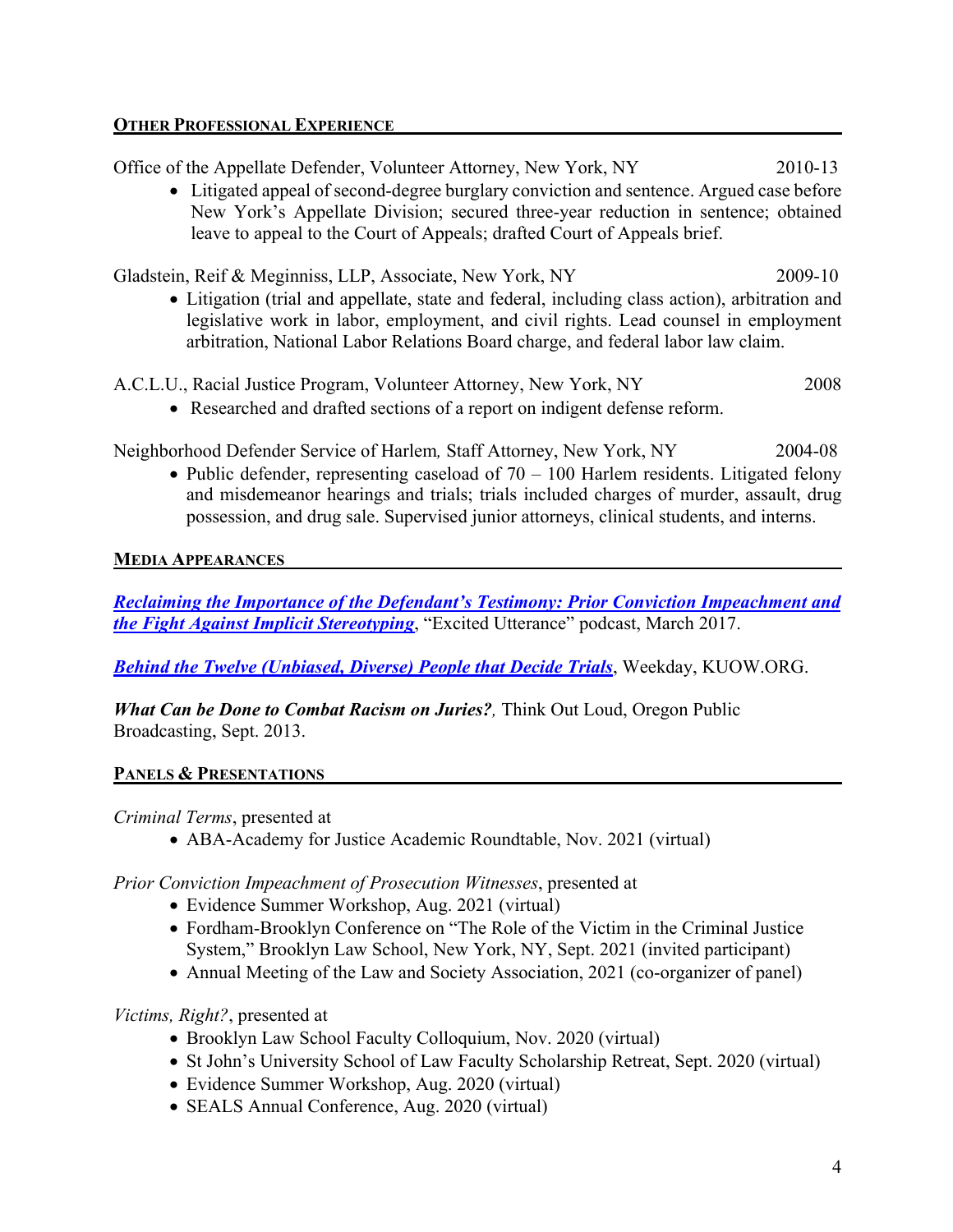- Decarceration Law Professors' Works-in-Progress Conference, July 2020 (virtual)
- University of Connecticut School of Law's Faculty Workshop, Dec. 2019
- ABA Criminal Justice Fall Institute, Washington D.C., Nov. 2019
- CrimFest Conference, Brooklyn Law School, New York, NY, July 2019

*Addressing the Perpetual Punishment of Criminal Records*, FedCap Group, Mar. 2021 (virtual)

*Prior Conviction Impeachment*, presenter, *The Unavailability Workshop*, April 2020 (virtual)

*Effective Teaching Strategies for Criminal Law and Criminal Procedure Faculty*, discussant, SEALS Annual Conference, Boca Raton, July 2019

#### *Convictions as Guilt*, presented at

- Criminal Justice Ethics Schmooze, Brooklyn Law School, June 2019
- Annual Meeting of the Law and Society Association, Washington D.C., May 2019
- Seton Hall School of Law Faculty Workshop, Newark, April 2019
- ABA Criminal Justice Fall Institute, Washington D.C., Nov. 2018
- CrimFest Conference, Cardozo Law School, New York, NY, July 2018
- Criminal Justice Ethics Schmooze, Brooklyn Law School, June 2018

*Arrests as Guilt*, presented at

- Deborah Denno's Seminar on Advanced Criminal Law and Criminal Procedure, Fordham Law School, Feb. 2019
- Drexel University School of Law, Faculty Colloquium, Philadelphia, Jan. 2019
- Annual Meeting of the Law and Society Association, Toronto, June 2018

*Prior Conviction Impeachment: Historical, Scholarly, and Geographical Context*, invited keynote speaker, Washington State Annual Judicial Conference, Vancouver, WA, Sept. 2017

*Arrests as Recidivism*, presented at

- Annual Meeting of the American Society of Criminology, Philadelphia, Nov. 2017
- AALS Criminal Justice Section Midyear Meeting, Washington DC, June 2017

*Dismissals as Justice*, presented at

- Junior Criminal Justice Scholar Roundtable, Brooklyn Law School, July 2017
- Criminal Justice Ethics Schmooze, New York Law School, June 2017
- "Overcriminalization and Indigent Legal Care" conference, Jean Beer Center for Ethics, Georgia State University, April 2017

*Jury Exclusion on the Basis of Criminal Convictions*, panelist, United States Commission on Civil Rights briefing, "Collateral Consequences: The Crossroads of Punishment, Redemption and the Effects on Communities," Washington DC, May 2017

*Prior Conviction Impeachment*, invited plenary speaker, Washington Appellate Court Conference, Walla Walla, WA, April 2017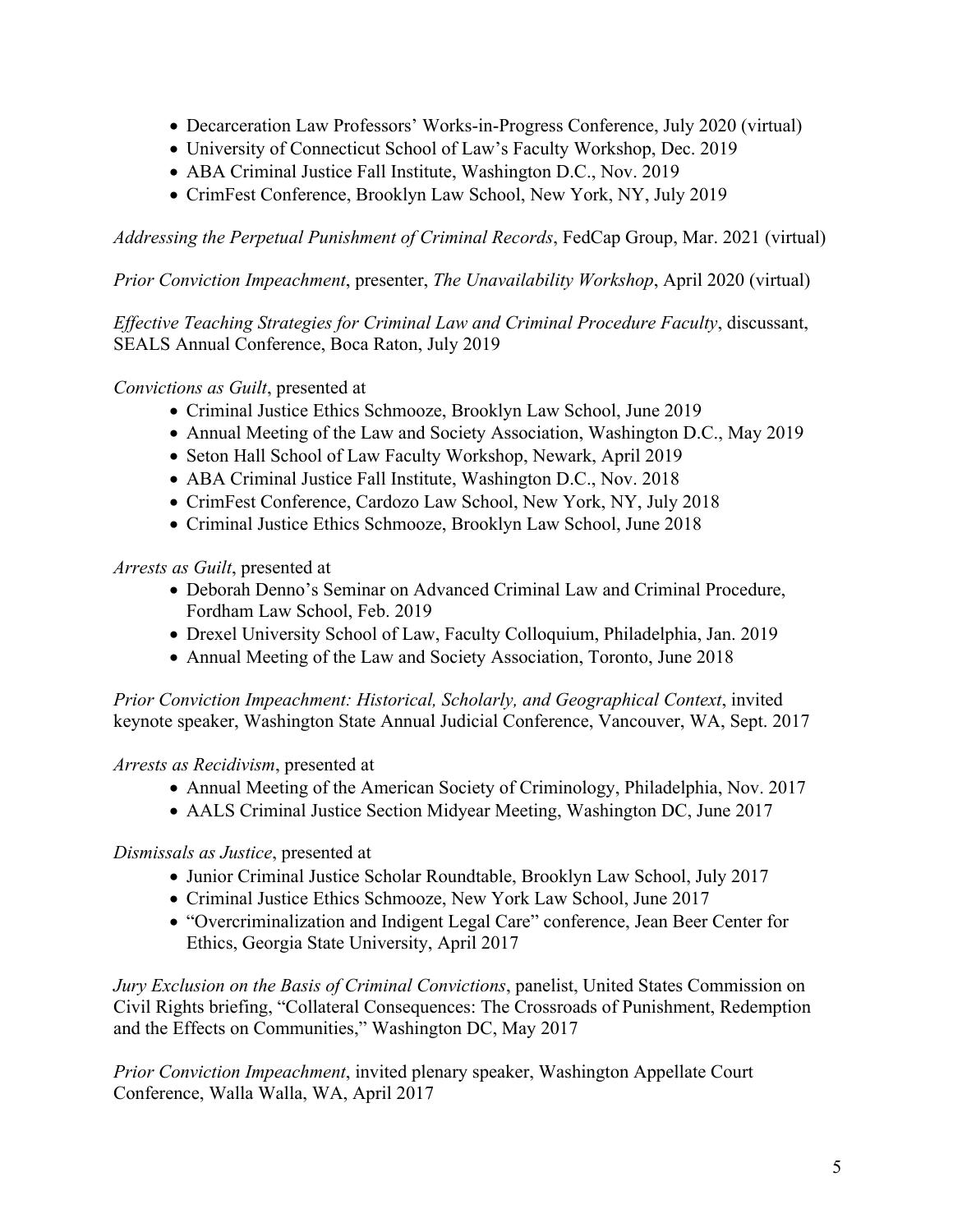*Implicit Jury Bias*, invited keynote speaker, Washington State Superior Court Judges' Association Conference, Spokane, WA, April 2017

*Ferguson, Black Lives Matter, and the Future of Criminal Justice Reform*, invited panelist, SEALS Annual Meeting, Amelia Island, FL, Aug. 2016

*Conviction by Prior Impeachment*, CrimFest Conference, New York, NY, July 2016

*Reclaiming the Importance of the Defendant's Testimony: Prior Conviction Impeachment and the Fight Against Implicit Stereotyping*, presented at

- NYC Criminal Law Colloquium, Brooklyn Law School, Feb. 2016
- University of Washington School of Law Faculty Workshop, Seattle, Oct. 2015
- CUNY School of Law Faculty Forum, Queens, NY, Sept. 2015
- CrimFest Conference, New York, NY, July 2015
- Annual Meeting of the Law and Society Association, Seattle, May 2015
- Northwest Junior Faculty Forum, Seattle, March 2015

*You've Got the Power: Should Jurors be Told About Nullification?*, ABA Criminal Justice Section Annual Fall Institute, D.C., Oct. 2015

*Asymmetry as Fairness: Reversing a Peremptory Trend*, presented at

- Call for Papers Awardees Lunch, SEALS Annual Meeting, Boca Raton, July 2015
- University of Maryland School of Law Legal Theory Workshop, Baltimore, Feb. 2015
- Gonzaga University School of Law Faculty Workshop, Spokane, WA, Feb. 2015
- CrimFest Conference, Newark, NJ, July 2014

*A Brief History of the Jury Trial and Peremptory Challenges*, invited panelist, Washington Appellate Court Conference, Hood Canal, March 2015

*Implicit Juror Bias,* invited speaker, Annual Conference of the American Judges Association, Las Vegas, Oct. 2014

*Impeachment by Unreliable Conviction*, presented at

- Faculty Brownbag Series, University of Georgia Law School, Athens, Feb. 2014
- Criminal Law Colloquium, SMU Dedman School of Law, Dallas, Jan. 2014
- Annual Meeting of the American Society of Criminology, Atlanta, Nov. 2013

*Casual Ostracism: Jury Exclusion on the Basis of Criminal Convictions*, presented at

- Mid-Year AALS Criminal Justice Meeting, San Diego, June 2013
- Annual Meeting of the Law and Society Association, Boston, June 2013
- ABA Criminal Justice Section Fifth Annual Fall Institute, AALS Criminal Justice Section Roundtable Workshop, Washington D.C., Oct. 2012

*Race and the Criminal Jury*, Nat'l Def. Investigator Ass'n Educ. Conference, Seattle, April 2013